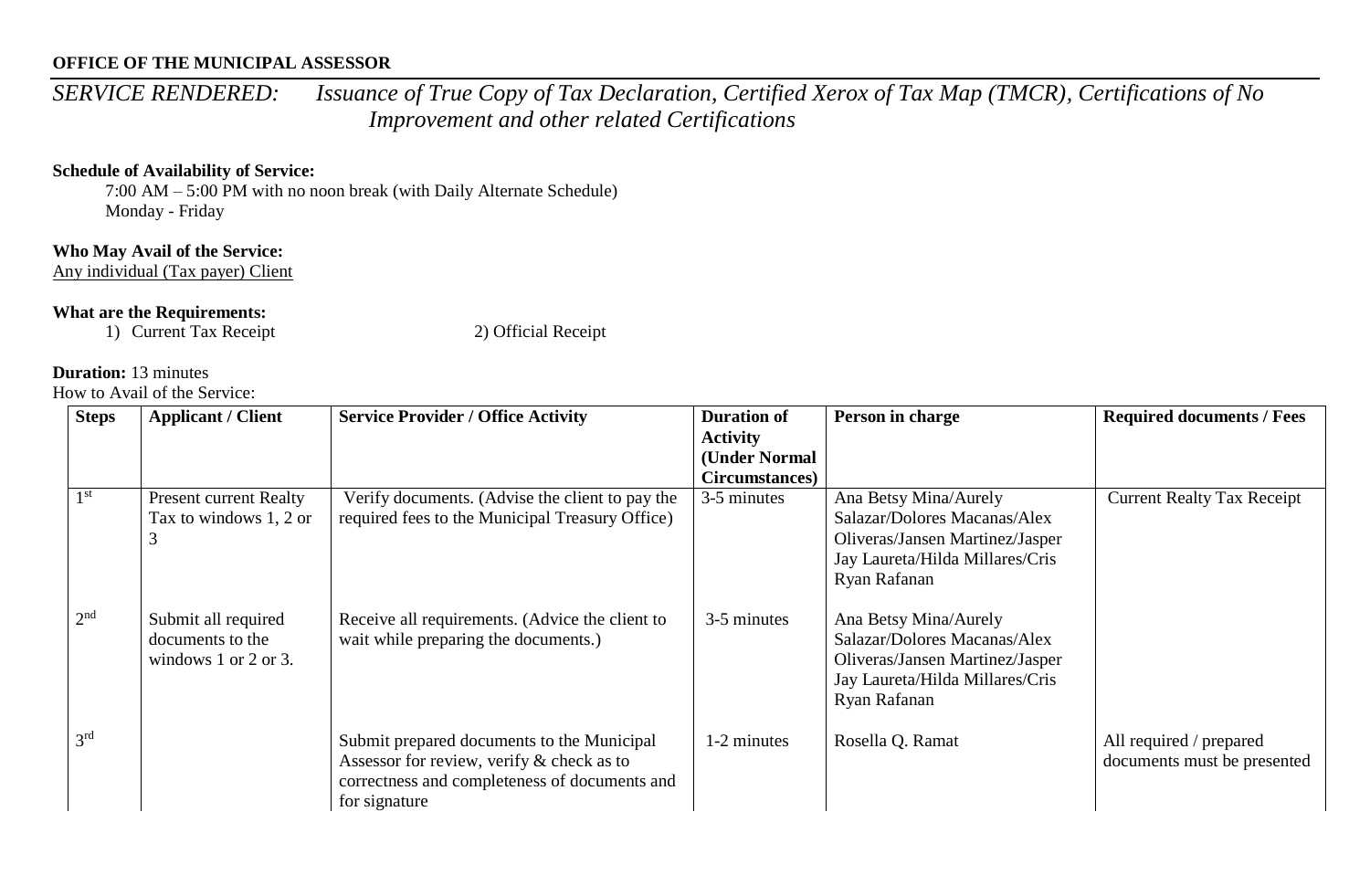| 4 <sup>th</sup> | Receive the processed/<br>approved document/s | Release certified true copy of Tax Declaration<br>Photocopy of TaxMap/TMCR/Certifications | minute<br><b>TOTAL: 13</b><br>minutes | Ana Betsy Mina/Aurely<br>Salazar/Dolores Macanas/Alex<br>Oliveras/Jansen Martinez/Jasper<br>Jay Laureta/Hilda Millares/Cris<br>Ryan Rafanan |  |
|-----------------|-----------------------------------------------|-------------------------------------------------------------------------------------------|---------------------------------------|---------------------------------------------------------------------------------------------------------------------------------------------|--|
|                 |                                               |                                                                                           |                                       |                                                                                                                                             |  |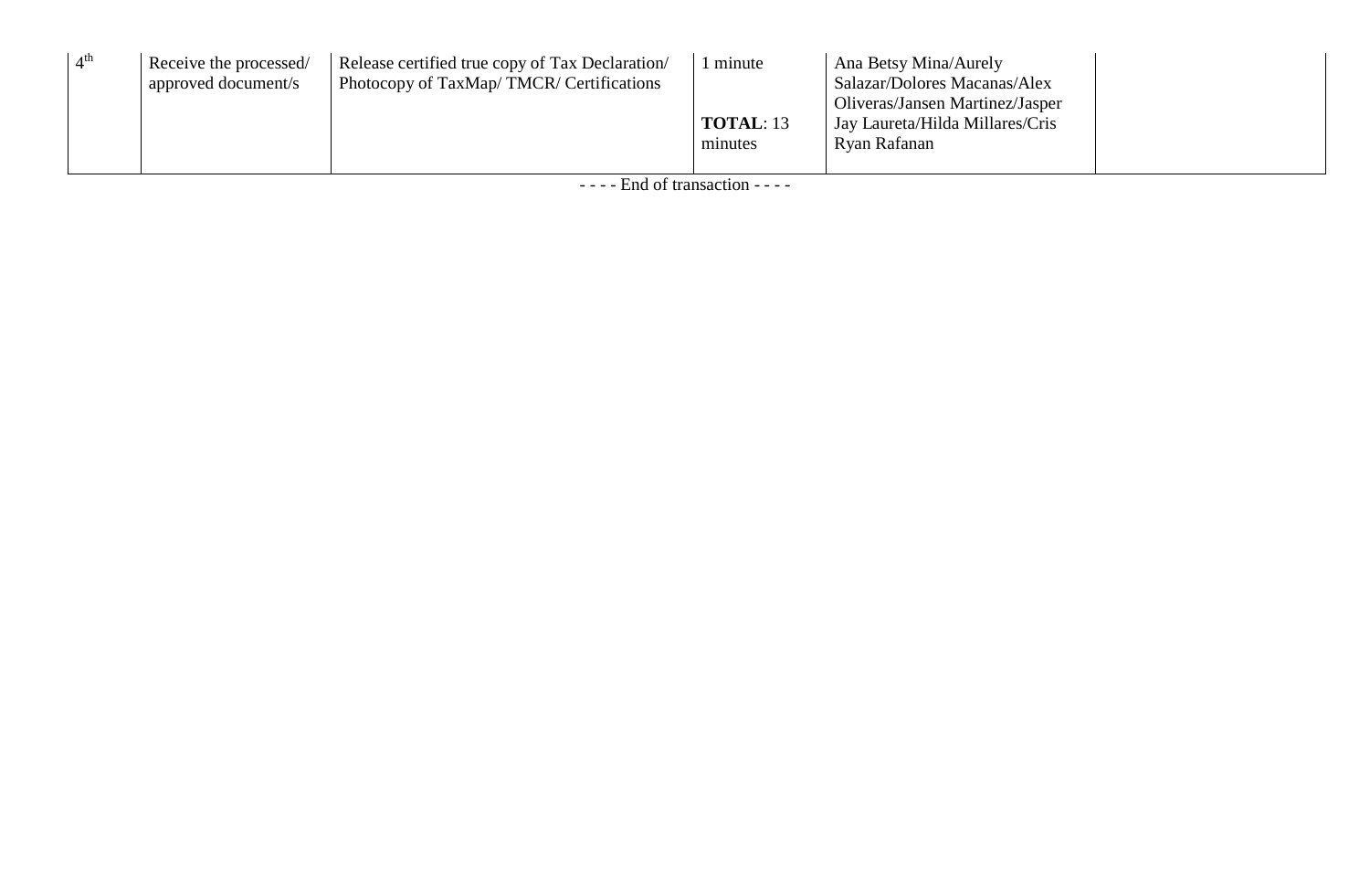# *SERVICE RENDERED: Issuance of New Tax Declaration (Land Conversion)*

### **Schedule of Availability of Service:**

7:00 AM – 5:00 PM with no noon break (with Daily Alternate Schedule) Monday - Friday

#### **Who May Avail of the Service:**

Any individual (Tax payer) Client

**What are the Requirements:**<br>1) Current Real Property Tax Receipt 2) Ocular Inspection 3) Resolution from Sangguniang Bayan (SB) 4) Official Receipt

| <b>Steps</b>    | <b>Applicant / Client</b>                                                                | <b>Service Provider / Office Activity</b>                                                                                                    | <b>Duration of Activity</b><br>(Under Normal<br>Circumstances) | Person in charge                                                                                                                                        | <b>Required documents / Fees</b>       |
|-----------------|------------------------------------------------------------------------------------------|----------------------------------------------------------------------------------------------------------------------------------------------|----------------------------------------------------------------|---------------------------------------------------------------------------------------------------------------------------------------------------------|----------------------------------------|
| $1^{\rm st}$    | <b>Present Real Property Tax</b><br>Receipt to window 1 or 2 or 3<br>(Assessor's Office) | Verify documents. Set date and time of ocular<br>inspection.<br>(Note: for area of more than $1,000$ sq. m., secure<br><b>SB</b> Resolution) | 3-5 minutes                                                    | Ana Betsy<br>Mina/Aurely<br>Salazar/Dolores<br>Macanas/Alex<br>Oliveras/Jansen<br>Martinez/Jasper Jay<br>Laureta/Hilda<br>Millares/Cris Ryan<br>Rafanan | Previous/Current Realty Tax<br>Receipt |
| 2 <sup>nd</sup> | Ocular Inspection with Mun.<br>Assessor and Tax Mapper                                   | <b>Conducts Ocular Inspection/Field Appraisal</b>                                                                                            | As conducive to Land<br>Owner                                  | Rosella Q.<br>Ramat/Dolores<br>Macanas/Alex<br>Oliveras                                                                                                 |                                        |
| 3 <sup>rd</sup> | Pay required fees and<br>additional realty tax to the                                    | Make Assessment and computation.<br>Prepare the FAAS, ORF, and New Tax<br>Declaration. Update PRF/ORF                                        | 20 minutes                                                     | Rosella Q. Ramat/<br>Ana Betsy<br>Mina/Aurely                                                                                                           |                                        |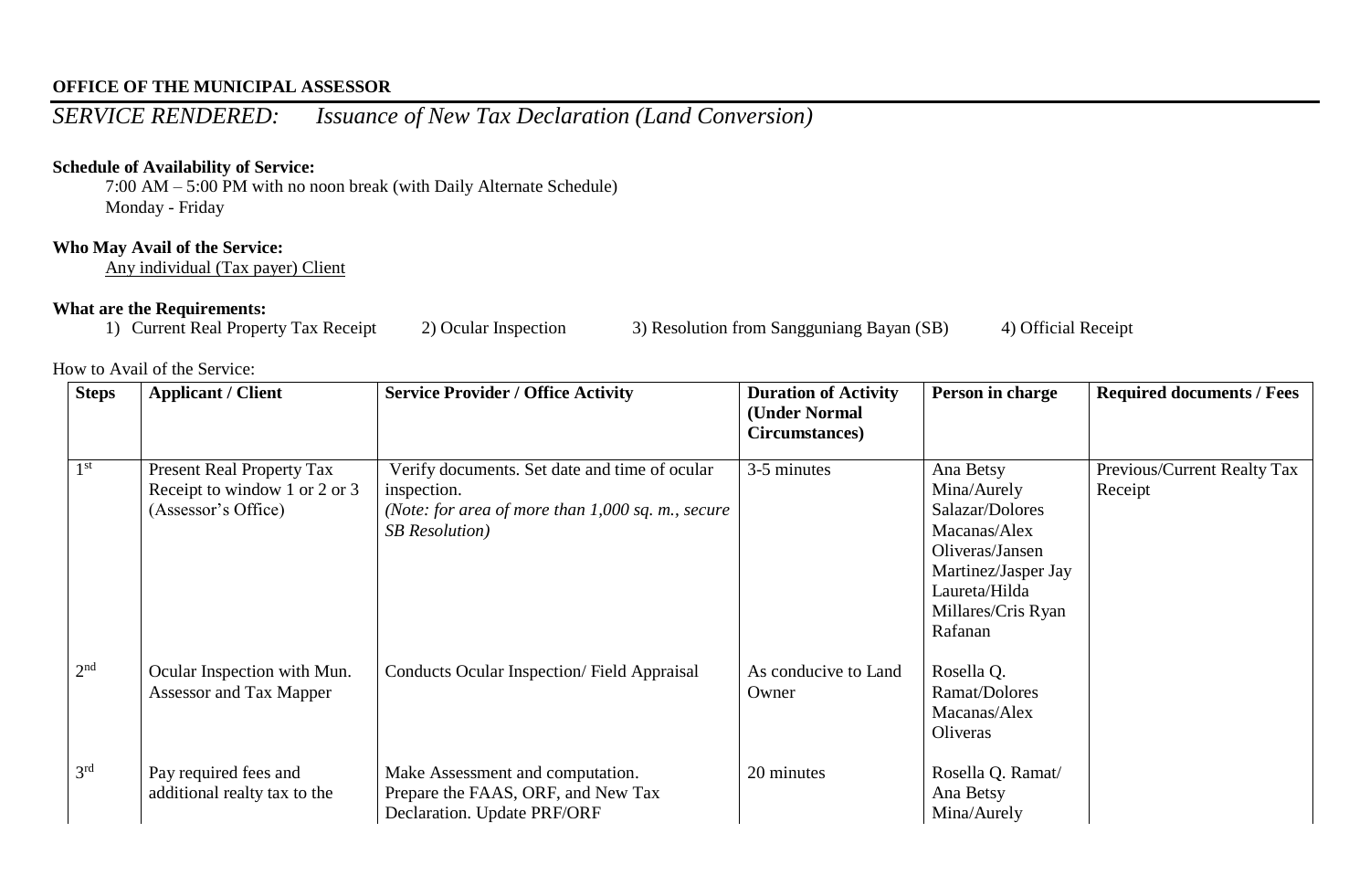|                 | <b>Municipal Treasury Office</b><br>(MTO)    |                                                                                                                                                           |                                                                              | Salazar/Dolores<br>Macanas/Alex<br>Oliveras/Jansen<br>Martinez/Jasper Jay<br>Laureta/Hilda<br>Millares/Cris Ryan<br>Rafanan                             |  |
|-----------------|----------------------------------------------|-----------------------------------------------------------------------------------------------------------------------------------------------------------|------------------------------------------------------------------------------|---------------------------------------------------------------------------------------------------------------------------------------------------------|--|
| 4 <sup>th</sup> |                                              | Submit prepared documents to the Municipal<br>Assessor for review, verify & check as to<br>correctness and completeness of documents and<br>for signature | 1-2 minutes                                                                  | Rosella Q. Ramat                                                                                                                                        |  |
| 5 <sup>th</sup> | Receive all prepared<br>documents & receipts | Release owner's copy of Tax Declaration                                                                                                                   | The following day<br>immediately upon<br>release by the<br>Provincial Office | Ana Betsy<br>Mina/Aurely<br>Salazar/Dolores<br>Macanas/Alex<br>Oliveras/Jansen<br>Martinez/Jasper Jay<br>Laureta/Hilda<br>Millares/Cris Ryan<br>Rafanan |  |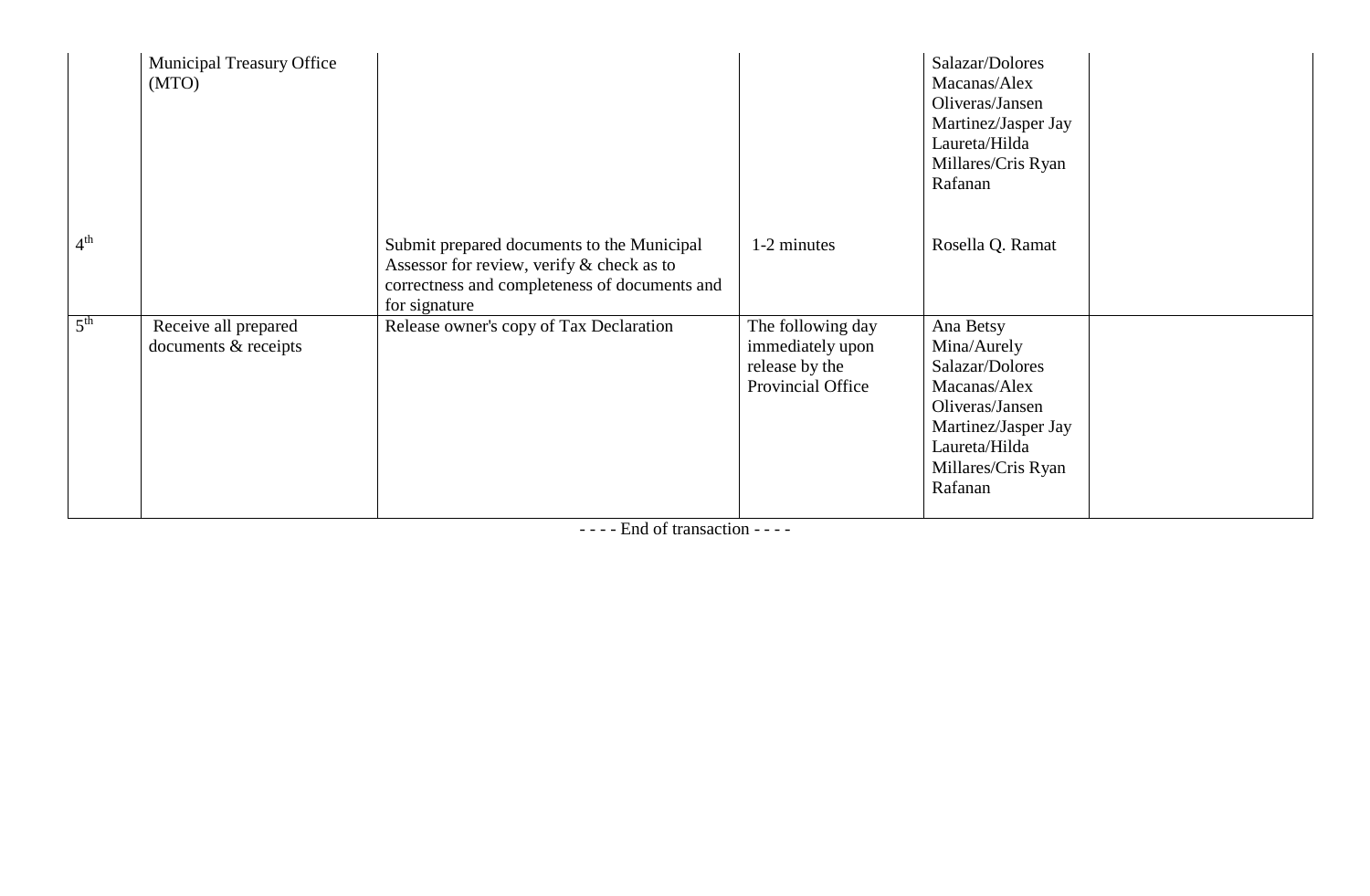*SERVICE RENDERED: Issuance of New Tax Declaration (Re-assessment/Re-classifications, Appraisal of Newly Constructed Building/Installed Machinery)*

#### **Schedule of Availability of Service:**

7:00 AM – 5:00 PM with no noon break (with Daily Alternate Schedule) Monday - Friday

## **Who May Avail of the Service:**

Any individual (Tax payer) Client

### **What are the Requirements:**

1) Ocular Inspection for Receipt 2) Current Tax Receipt of the land where Building/Machineries was constructed/erected

3) TIN and Current Community Tax Certificate of Declarant

#### **Duration:** 33 minutes

| <b>Steps</b>    | <b>Applicant / Client</b>                                 | <b>Service Provider / Office Activity</b>                                                                                                                   | <b>Duration of Activity</b><br>(Under Normal<br>Circumstances)              | Person in charge                                                                                                                                        | <b>Required documents / Fees</b> |
|-----------------|-----------------------------------------------------------|-------------------------------------------------------------------------------------------------------------------------------------------------------------|-----------------------------------------------------------------------------|---------------------------------------------------------------------------------------------------------------------------------------------------------|----------------------------------|
| 1 <sup>st</sup> | Present requirements to<br>window 1, 2 or 3               | Verify location of lot where Building/Machinery<br>was constructed<br>Set date and time of Ocular Inspection                                                | 3-5 minutes<br>As conducive to the<br>taxpayer/land owner                   | Ana Betsy<br>Mina/Aurely<br>Salazar/Dolores<br>Macanas/Alex<br>Oliveras/Jansen<br>Martinez/Jasper Jay<br>Laureta/Hilda<br>Millares/Cris Ryan<br>Rafanan | Current Tax Receipt of Lot       |
| 2 <sup>nd</sup> | Ocular Inspection with<br>Mun. Assessor and Tax<br>Mapper | Ocular Inspection/Field Appraisal<br>Assign New ARP number<br>Assessment/Computation<br>Note: Advise client to pay required fees at the<br>Treasury Office. | as conducive to the tax<br>payer and land owner<br>2 minutes<br>3-5 minutes | Rosella Ramat/<br>Dolores Macanas/<br>Alex Oliveras                                                                                                     |                                  |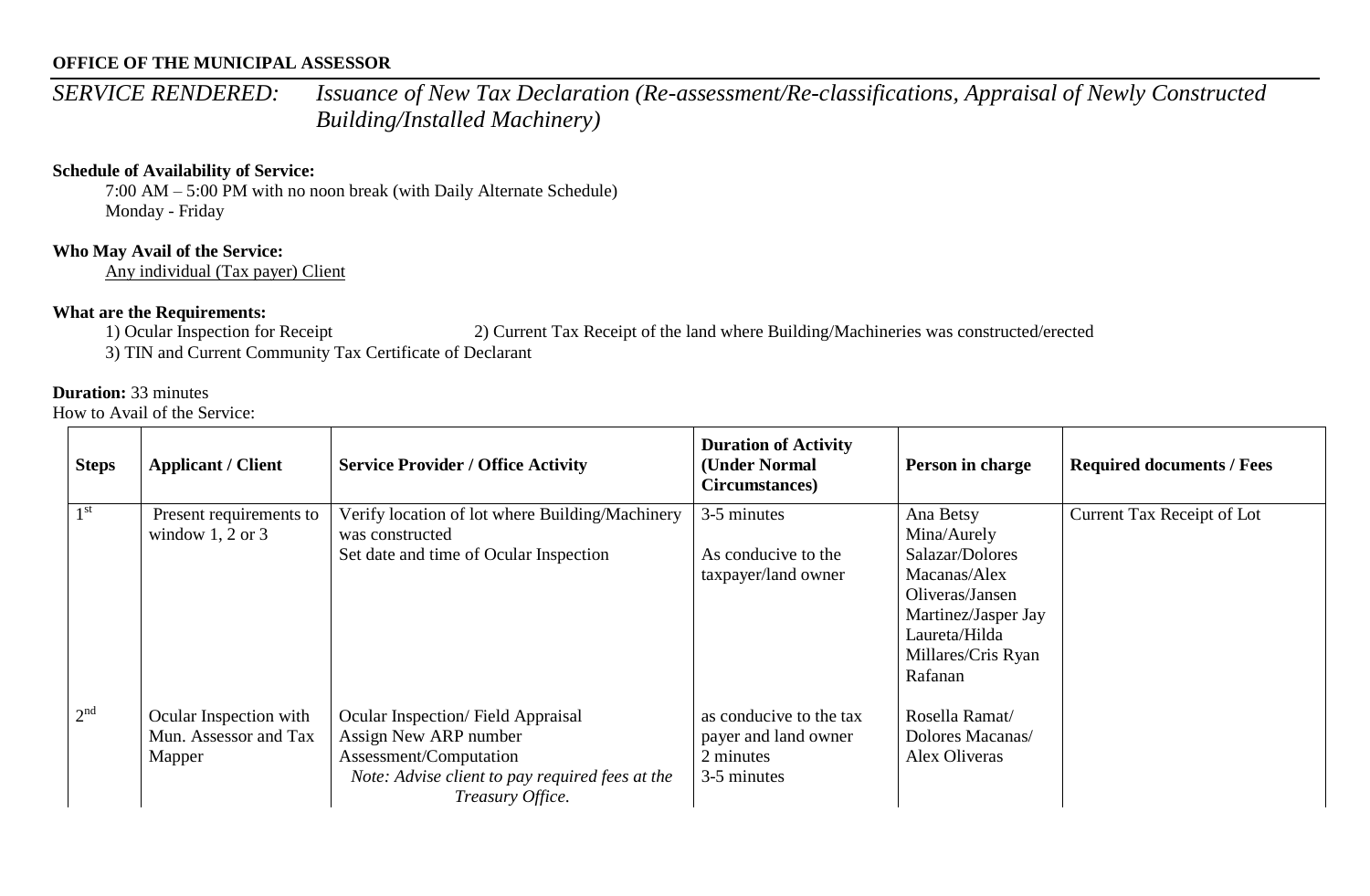| 3 <sup>rd</sup> | <b>Submit Official Receipt</b><br>together with the other<br>requirements to the<br>Assessor's Office | Preparation of FAAS, New Tax Declaration,<br>Notice of Assessment, Update PRF/ORF<br>Advise Client to wait for the approval of the<br>transaction | 15-20 minutes                        | Ana Betsy<br>Mina/Aurely<br>Salazar/Dolores<br>Macanas/Alex<br>Oliveras/Jansen<br>Martinez/Jasper Jay<br>Laureta/Hilda<br>Millares/Cris Ryan<br>Rafanan/Rosella Q.<br>Ramat | All documents and receipts |
|-----------------|-------------------------------------------------------------------------------------------------------|---------------------------------------------------------------------------------------------------------------------------------------------------|--------------------------------------|-----------------------------------------------------------------------------------------------------------------------------------------------------------------------------|----------------------------|
| 4 <sup>th</sup> | Receive the documents                                                                                 | Issue / release approved Tax Declaration                                                                                                          | 1 minute<br><b>TOTAL: 33 minutes</b> | Ana Betsy<br>Mina/Aurely<br>Salazar/Dolores<br>Macanas/Alex<br>Oliveras/Jansen<br>Martinez/Jasper Jay<br>Laureta/Hilda<br>Millares/Cris Ryan<br>Rafanan                     |                            |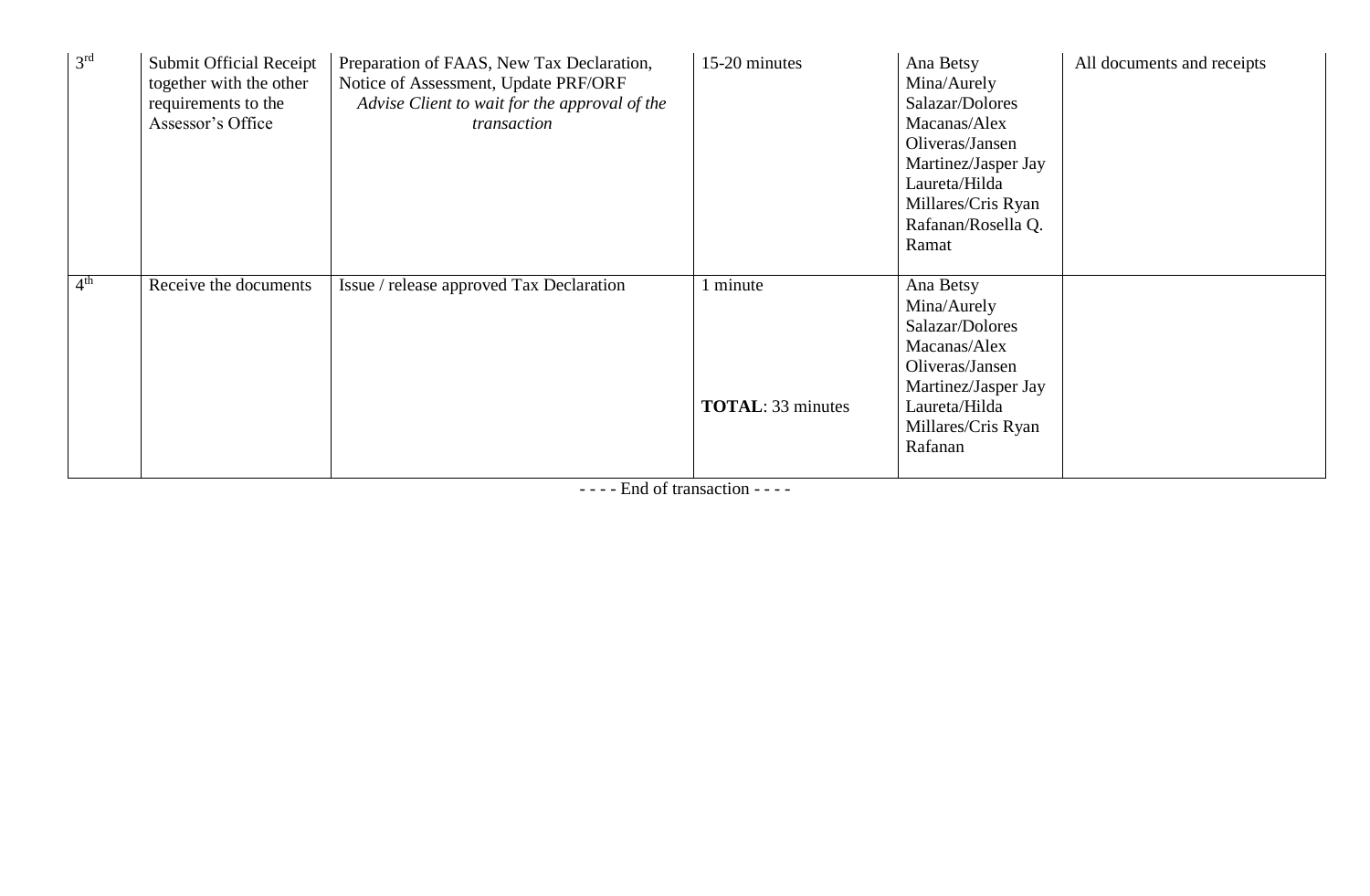# *SERVICE RENDERED: Issuance of New Tax Declaration (Transfer of Ownership)*

## **Schedule of Availability of Service:**

7:00 AM – 5:00 PM with no noon break (with Daily Alternate Schedule) Monday - Friday

# **Who May Avail of the Service:**

Land owner or Any Authorized Representative

## **What are the Requirements:**

- 1) Copy of Original Title  $>$  for verification of the xerox copies
- 2) 2 xerox copies of title
- 3) 2 xerox copies of Deed of Conveyance (Deed of Absolute Sale/Donation)
- 4) Current Tax Receipt
- 5) Approved Subdivision Plan (if Sub-divided)
- 6) Certificate Authorizing Registration (C.A.R) from B.I.R
- 7) CTC number (Cedula)
- 8) Tax Identification Number (T.I.N)
- 9) Sales Tax/Transfer Fees

#### **Duration:** 38 minutes

| <b>Steps</b>    | <b>Applicant / Client</b>                                              | <b>Service Provider / Office Activity</b>                                                                      | <b>Duration of Activity</b><br>(Under Normal<br>Circumstances) | <b>Person in charge</b>                                                                                                                                 | <b>Required documents / Fees</b> |
|-----------------|------------------------------------------------------------------------|----------------------------------------------------------------------------------------------------------------|----------------------------------------------------------------|---------------------------------------------------------------------------------------------------------------------------------------------------------|----------------------------------|
| 1 <sup>st</sup> | Present requirements to<br>window $1, 2$ or $3$<br>(Assessor's Office) | Verify documents<br>Note: If subdivision/consolidation, proceed to<br>TaxMapping section for the new ARP & PIN | 5 minutes                                                      | Ana Betsy<br>Mina/Aurely<br>Salazar/Dolores<br>Macanas/Alex<br>Oliveras/Jansen<br>Martinez/Jasper Jay<br>Laureta/Hilda<br>Millares/Cris Ryan<br>Rafanan | Listed requirements              |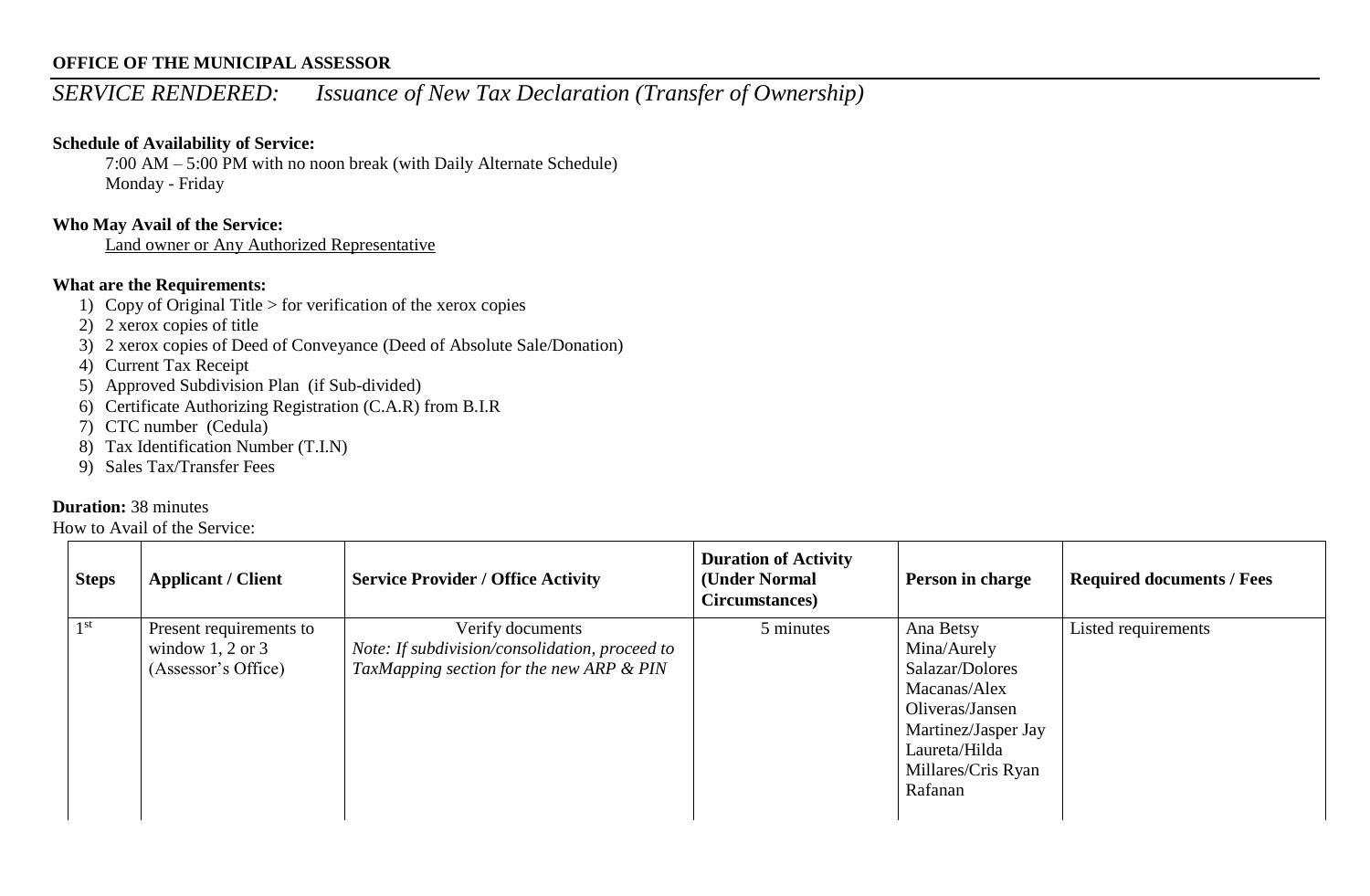| 2 <sup>nd</sup> | Submit listed<br>requirements to window<br>$1, 2 \text{ or } 3$ | Prepare the FAAS, ORF, and New Tax<br>Declaration. Update PRF. Advise the client to<br>wait.                                                              | 10-15 minutes<br>Note: Applicable to direct<br>transfer of one property only<br>10-30 minutes<br>Note: Depends upon the volume<br>of subdivisions | Ana Betsy<br>Mina/Aurely<br>Salazar/Dolores<br>Macanas/Alex<br>Oliveras/Jansen<br>Martinez/Jasper Jay<br>Laureta/Hilda<br>Millares/Cris Ryan<br>Rafanan | All documents and Receipts |
|-----------------|-----------------------------------------------------------------|-----------------------------------------------------------------------------------------------------------------------------------------------------------|---------------------------------------------------------------------------------------------------------------------------------------------------|---------------------------------------------------------------------------------------------------------------------------------------------------------|----------------------------|
| 3 <sup>rd</sup> |                                                                 | Submit prepared documents to the Municipal<br>Assessor for review, verify & check as to<br>correctness and completeness of documents<br>and for signature | 1-2 minutes                                                                                                                                       | Rosella Q. Ramat                                                                                                                                        |                            |
| 4 <sup>th</sup> | Receive the documents                                           | <b>Issue New Tax Declaration</b>                                                                                                                          | 1 minute<br><b>TOTAL: 38 minutes</b>                                                                                                              | Ana Betsy<br>Mina/Aurely<br>Salazar/Dolores<br>Macanas/Alex<br>Oliveras/Jansen<br>Martinez/Jasper Jay<br>Laureta/Hilda<br>Millares/Cris Ryan<br>Rafanan |                            |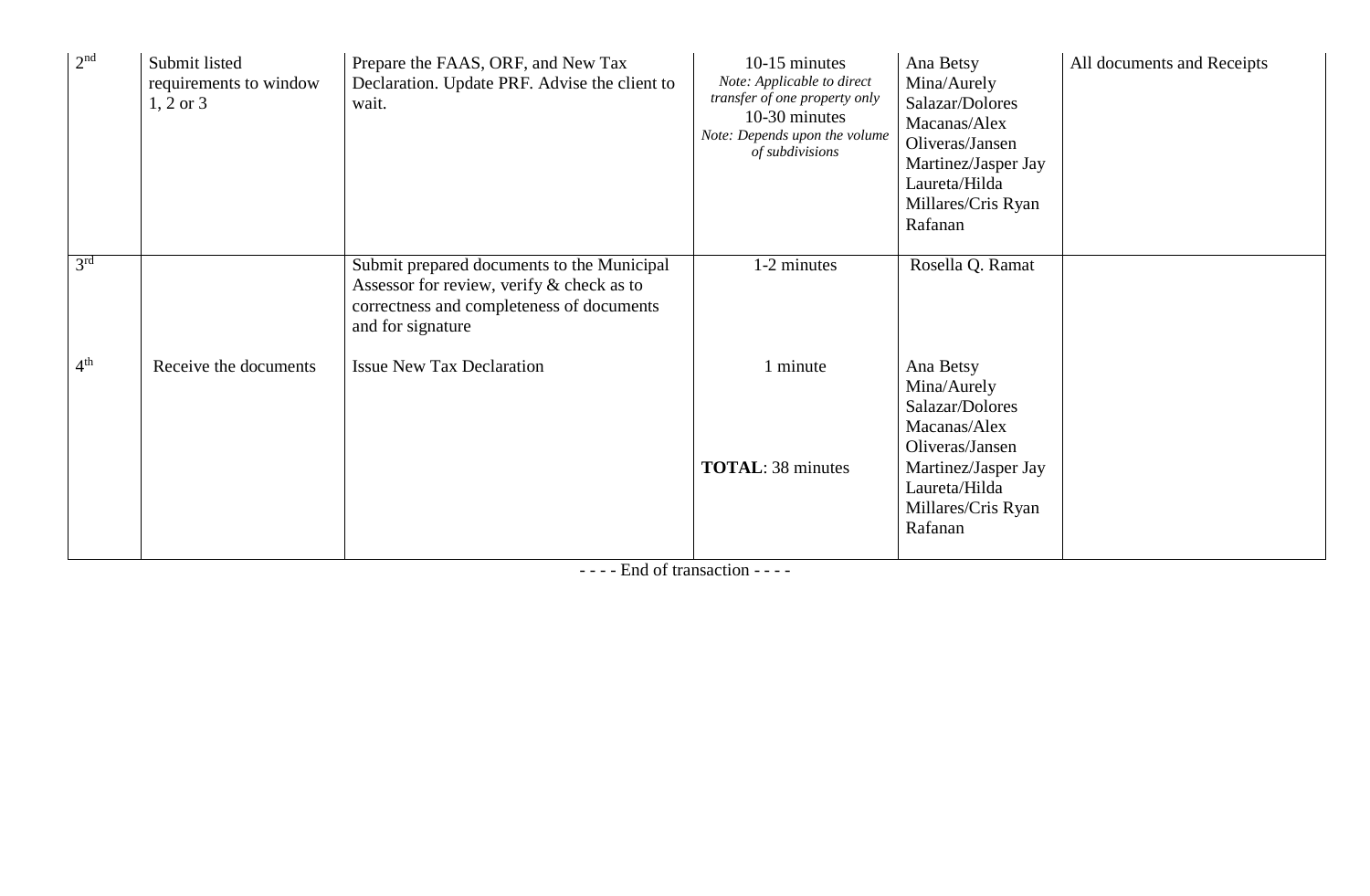# *SERVICE RENDERED: Annotation of Mortgage/Bail bond/Notice of Levy*

#### **Schedule of Availability of Service:**

7:00 AM – 5:00 PM with no noon break (with Daily Alternate Schedule) Monday - Friday

# **Who May Avail of the Service:**

Land owner/Client/Authorized Representative

# **What are the Requirements:**

- 1) Current Realty Tax Receipt
- 2) Real Estate Mortgage (REM) Agreement/Bail bond/Notice of Levy
- 3) Certified True Copy of Tax Declaration
- 4) Official Receipt of Payment

#### **Duration:** 22 minutes

| <b>Steps</b>    | <b>Applicant / Client</b>                                        | <b>Service Provider / Office Activity</b>                                                                                                      | <b>Duration of Activity</b><br>(Under Normal<br>Circumstances) | Person in charge                                                                                                                                             | Required<br>documents / Fees           |
|-----------------|------------------------------------------------------------------|------------------------------------------------------------------------------------------------------------------------------------------------|----------------------------------------------------------------|--------------------------------------------------------------------------------------------------------------------------------------------------------------|----------------------------------------|
| 1 <sup>st</sup> | Present requirements to<br>window $1, 2$ or $3$                  | Verify documents<br>Noted: Advise client to pay required<br>fees at the Treasury Office                                                        | 5 minutes                                                      | Ana Betsy Mina/Aurely<br>Salazar/Dolores Macanas/Alex<br>Oliveras/Jansen Martinez/Jasper Jay<br>Laureta/Hilda Millares/Cris Ryan<br>Rafanan                  | Listed requirements                    |
| 2 <sup>nd</sup> | Submit Receipt to<br>window $1, 2$ or $3$<br>(Assessor's Office) | Annotation in the Book of records and<br>FAAS. Advise the client to wait. Let the<br>documents be approved by the<br><b>Municipal Assessor</b> | 10-15 minutes                                                  | Ana Betsy Mina/Aurely<br>Salazar/Dolores Macanas/Alex<br>Oliveras/Jansen Martinez/Jasper Jay<br>Laureta/Hilda Millares/Cris Ryan<br>Rafanan/Rosella Q. Ramat | All listed requirement<br>$\&$ receipt |
| 3 <sup>rd</sup> | Receive the documents                                            | Issue the annotated Tax Declarations                                                                                                           | 2 minutes                                                      | Ana Betsy Mina/Aurely<br>Salazar/Dolores Macanas/Alex<br>Oliveras/Jansen Martinez/Jasper Jay                                                                 |                                        |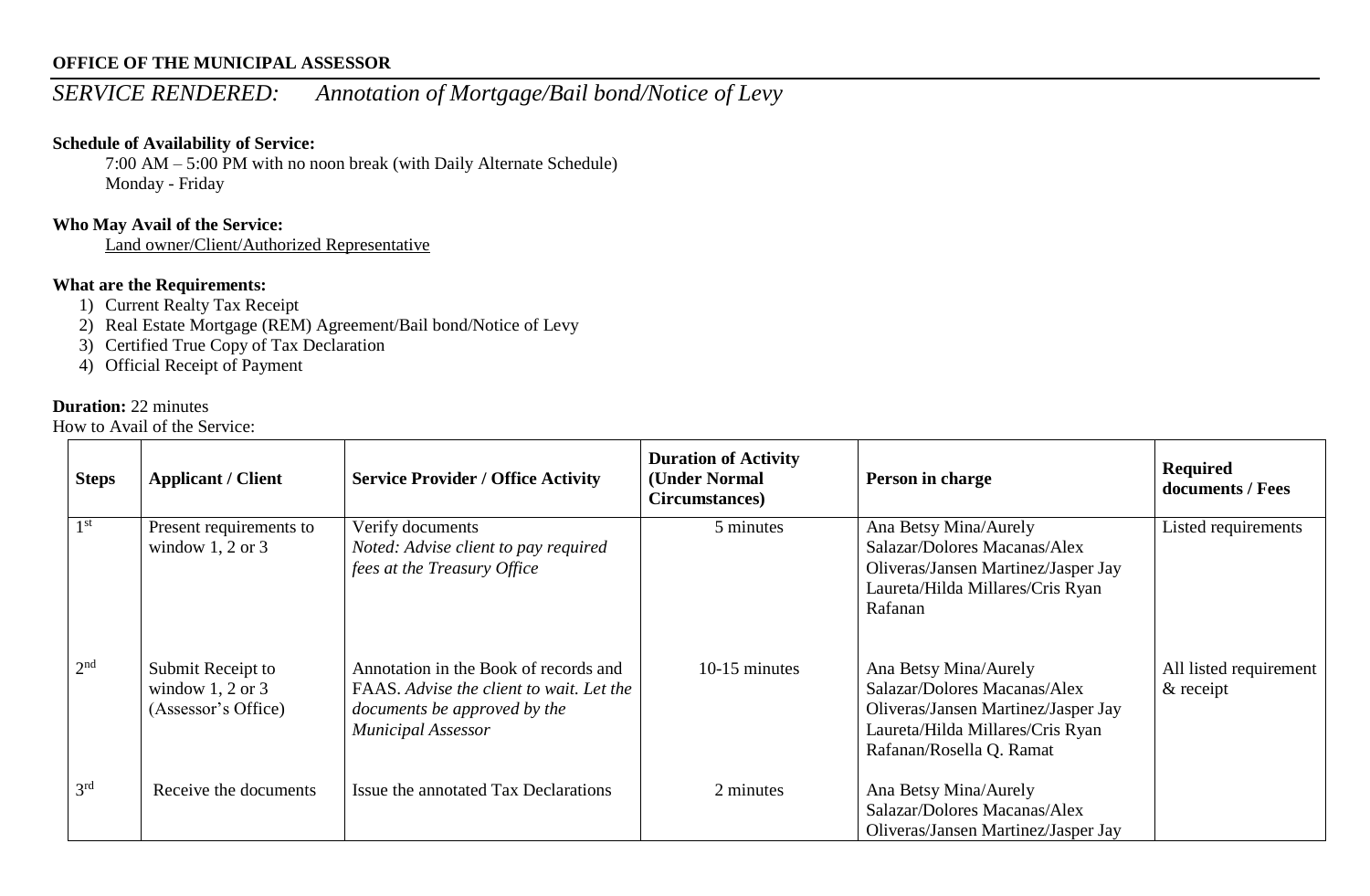|  |  |  | <b>TOTAL:</b> 22 minutes | Laureta/Hilda Millares/Cris Ryan<br>Rafanan |  |
|--|--|--|--------------------------|---------------------------------------------|--|
|--|--|--|--------------------------|---------------------------------------------|--|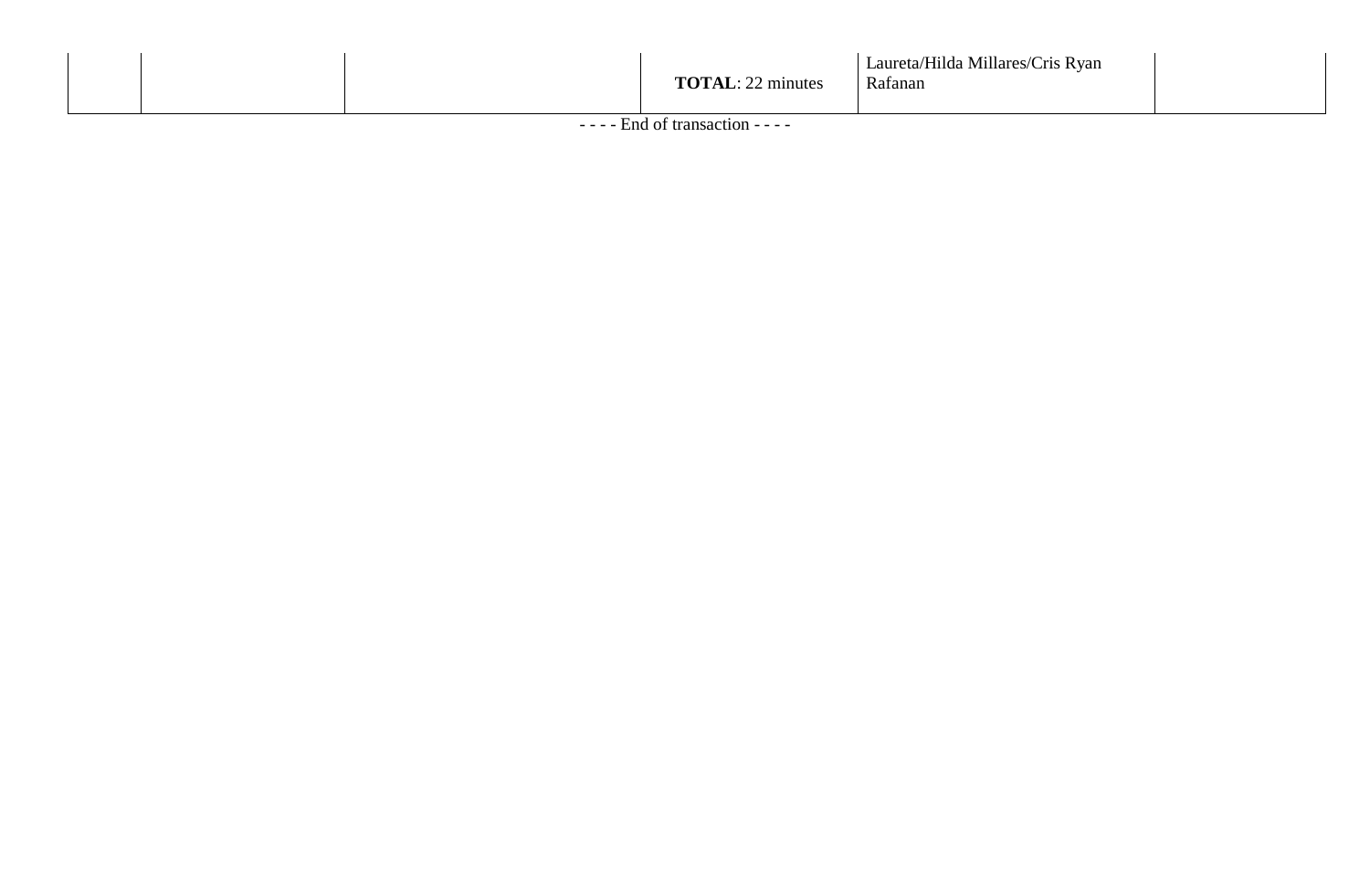*SERVICE RENDERED: Cancellation of Mortgaged/Bail bond/ Notice of Levy*

#### **Schedule of Availability of Service:**

7:00 AM – 5:00 PM with no noon break (with Daily Alternate Schedule) Monday - Friday

## **Who May Avail of the Service:**

Land owner/Client/Authorized Representative

# **What are the Requirements:**

- 1) Cancellation/Discharge/Release of Mortgage( from the bank, duly notarized and entered at the Registry of Deeds, Lingayen, Pangasinan)
- 2) Original Title ( OCT/TCT/OLT/EP/CLOA with Cancellation annotation at the back of the title)
- 3) Current Tax Receipt
- 4) Official Receipt of Payment

# **Duration:** 21 minutes

| <b>Steps</b>    | <b>Applicant / Client</b>                                          | <b>Service Provider / Office Activity</b>                                                                                                                             | <b>Duration of Activity</b><br>(Under Normal<br>Circumstances) | Person in charge                                                                                                                                             | Required<br>documents / Fees               |
|-----------------|--------------------------------------------------------------------|-----------------------------------------------------------------------------------------------------------------------------------------------------------------------|----------------------------------------------------------------|--------------------------------------------------------------------------------------------------------------------------------------------------------------|--------------------------------------------|
| 1 <sup>st</sup> | Present requirements to<br>window 1, 2 or 3<br>(Assessor's Office) | Verify documents/records for<br>Cancellation.<br>Noted: Advise client to pay required<br>fees at the Treasury Office                                                  | 5 minutes                                                      | Ana Betsy Mina/Aurely<br>Salazar/Dolores Macanas/Alex<br>Oliveras/Jansen Martinez/Jasper Jay<br>Laureta/Hilda Millares/Cris Ryan<br>Rafanan                  | Listed requirements                        |
| 2 <sup>nd</sup> | Submit Receipt to<br>window 1, 2 or 3<br>(Assessor's Office)       | Cancellation in the book of Tax<br>Declaration, PRF, ORF and FAAS.<br>Advise the client to wait. Let the<br>documents be approved by the<br><b>Municipal Assessor</b> | $10-15$ minutes                                                | Ana Betsy Mina/Aurely<br>Salazar/Dolores Macanas/Alex<br>Oliveras/Jansen Martinez/Jasper Jay<br>Laureta/Hilda Millares/Cris Ryan<br>Rafanan/Rosella Q. Ramat | All listed<br>requirements $\&$<br>receipt |
| 3 <sup>rd</sup> | Receive the documents                                              | Issue the processed documents                                                                                                                                         | 1 minute                                                       | Ana Betsy Mina/Aurely<br>Salazar/Dolores Macanas/Alex<br>Oliveras/Jansen Martinez/Jasper Jay                                                                 |                                            |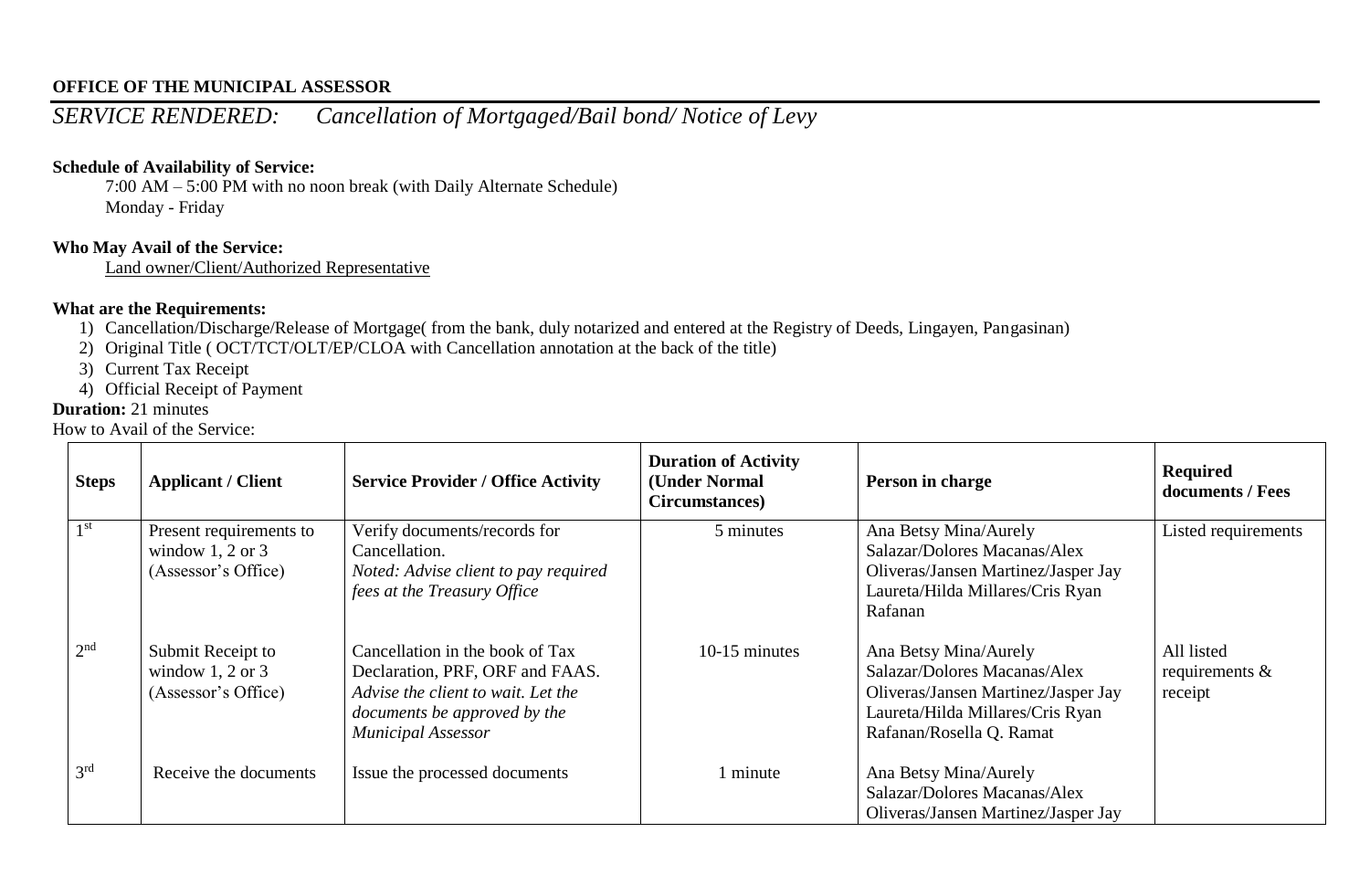|  | <b>TRATE AT</b><br>$\frac{1}{2}$ 1 minutes | Laureta/Hilda Millares/Cris Ryan<br>Rafanan |  |
|--|--------------------------------------------|---------------------------------------------|--|
|--|--------------------------------------------|---------------------------------------------|--|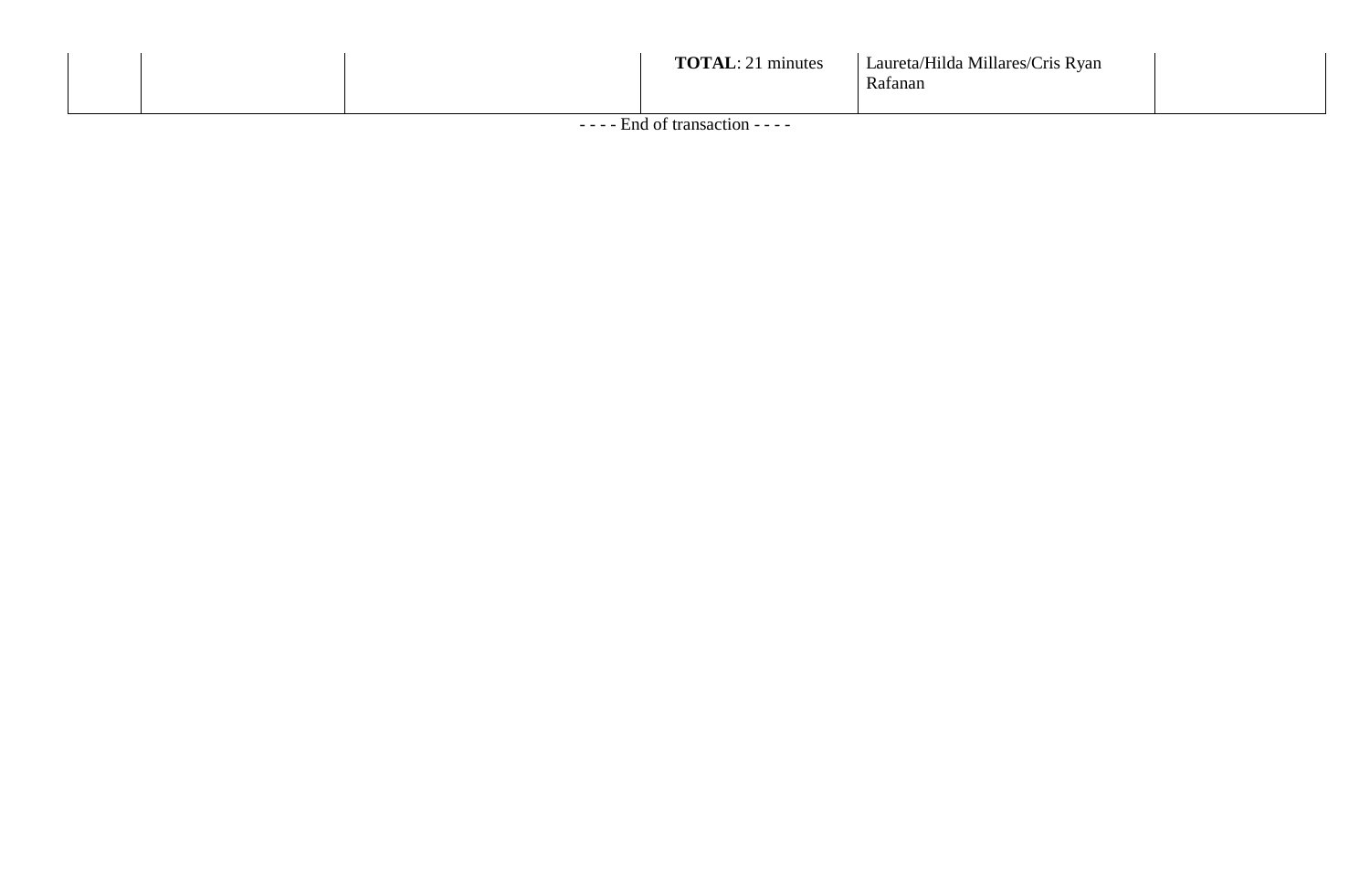# *SERVICE RENDERED: Cancellation of Real Property Records*

#### **Schedule of Availability of Service:**

7:00 AM – 5:00 PM with no noon break (with Daily Alternate Schedule) Monday – Friday

# **Who May Avail of the Service:**

Land owner/Client/Authorized Representative

# **What are the Requirements:**

- 1) Ocular inspection for buildings/machineries/other improvements
- 2) Updated payments up to the current year
- 3) Certification from the Barangay Captain if the property has been demolished for a long time.

#### **Duration:** 22 minutes

| <b>Steps</b>    | <b>Applicant / Client</b>                                              | <b>Service Provider / Office Activity</b>                                                                                                       | <b>Duration of Activity</b><br>(Under Normal<br>Circumstances) | Person in charge                                                                                                                            | <b>Required</b><br>documents / Fees |
|-----------------|------------------------------------------------------------------------|-------------------------------------------------------------------------------------------------------------------------------------------------|----------------------------------------------------------------|---------------------------------------------------------------------------------------------------------------------------------------------|-------------------------------------|
| 1 <sup>st</sup> | Present requirements to<br>window $1, 2$ or $3$<br>(Assessor's Office) | Verify record for cancellation set date<br>and time of Ocular Inspection                                                                        | 3-5 minutes                                                    | Ana Betsy Mina/Aurely<br>Salazar/Dolores Macanas/Alex<br>Oliveras/Jansen Martinez/Jasper Jay<br>Laureta/Hilda Millares/Cris Ryan<br>Rafanan | Listed requirements                 |
| 2 <sup>nd</sup> | Ocular Inspection with<br>Mun. Assessor and Tax<br>Mapper              | Conducts Ocular Inspection Field/<br>Field Appraisal<br>(Note: Advise client to pay required fees at the<br>Treasury Office)                    | As conductive to Land<br>Owner                                 | Rosella Ramat/Dolores Macanas/Alex<br>Oliveras                                                                                              |                                     |
| 3 <sup>rd</sup> | Submit receipts to<br>window $1, 2$ or $3$<br>(Assessor's Office)      | Cancellation in the book of Tax<br>Declaration, PRF, ORF and FAAS.<br>Prepared Notice of Cancellation for<br>approval of the Municipal Assessor | $10-15$ minutes                                                | Ana Betsy Mina/Aurely<br>Salazar/Dolores Macanas/Alex<br>Oliveras/Jansen Martinez/Jasper Jay<br>Laureta/Hilda Millares/Cris Ryan<br>Rafanan | All documents and<br>receipts       |